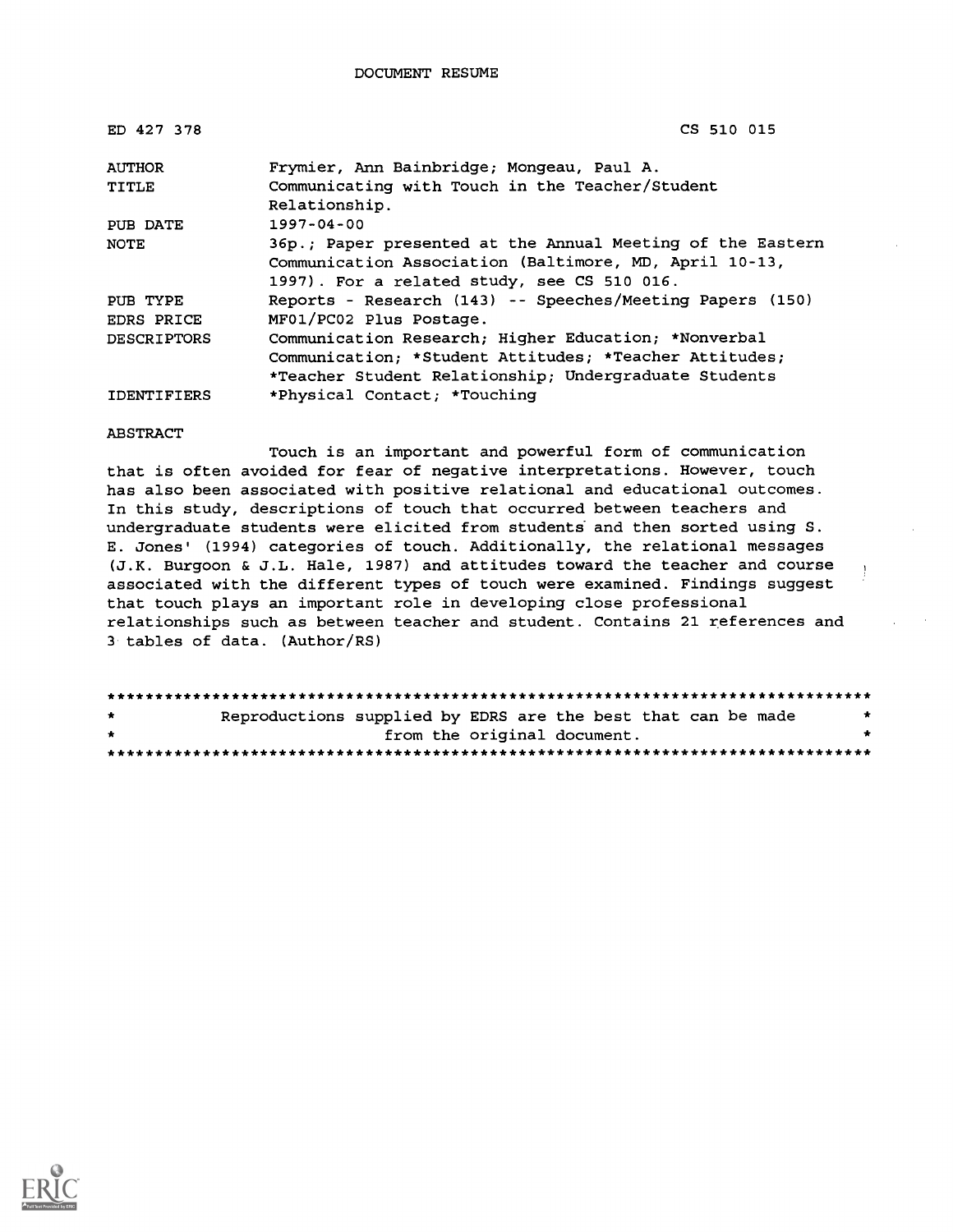|                                                                                                                                                             | Communicating With Touch                                                                                                                                                                                                                                                                                                                  |                                                                                           |
|-------------------------------------------------------------------------------------------------------------------------------------------------------------|-------------------------------------------------------------------------------------------------------------------------------------------------------------------------------------------------------------------------------------------------------------------------------------------------------------------------------------------|-------------------------------------------------------------------------------------------|
|                                                                                                                                                             |                                                                                                                                                                                                                                                                                                                                           | ↽                                                                                         |
| eacher/Student<br>Communicating With Touch in the T                                                                                                         | Abstract                                                                                                                                                                                                                                                                                                                                  |                                                                                           |
| Relationship                                                                                                                                                | Touch is an important and powerful form of                                                                                                                                                                                                                                                                                                |                                                                                           |
|                                                                                                                                                             | communication that is often avoided for fear of                                                                                                                                                                                                                                                                                           |                                                                                           |
|                                                                                                                                                             | negative interpretations. However touch has also been                                                                                                                                                                                                                                                                                     |                                                                                           |
| Ann Bainbridge Frymier*                                                                                                                                     | associated with positive relational and educational                                                                                                                                                                                                                                                                                       |                                                                                           |
| Paul A. Mongeau                                                                                                                                             | outcomes. In this study, descriptions of touch that                                                                                                                                                                                                                                                                                       |                                                                                           |
|                                                                                                                                                             | occurred between teachers and students were elicited                                                                                                                                                                                                                                                                                      |                                                                                           |
| Miami University                                                                                                                                            | from students and then sorted using Jones' (1994)                                                                                                                                                                                                                                                                                         |                                                                                           |
|                                                                                                                                                             | categories of touch. Additionally, the relational                                                                                                                                                                                                                                                                                         |                                                                                           |
|                                                                                                                                                             | messages (Burgoon & Hale, 1987) and attitudes toward                                                                                                                                                                                                                                                                                      |                                                                                           |
|                                                                                                                                                             | the teacher and course associated with the different                                                                                                                                                                                                                                                                                      |                                                                                           |
| Oxford, Ohio<br>Speech<br>Virginia<br>University) is an Assistant Professor in<br>Ann Bainbridge Frymier (Ed.D., West<br>Communication at Miami University, | types of touch were examined.                                                                                                                                                                                                                                                                                                             |                                                                                           |
| Paul A. Mongeau (Ph.D., Michigan State University) is<br>an Associate Professor in Speech Communication at<br>Miami University, Oxford, Ohio.               |                                                                                                                                                                                                                                                                                                                                           |                                                                                           |
| Association Convention, Baltimore, Maryland, April<br>Paper presented at the Eastern Communication<br>1997.                                                 |                                                                                                                                                                                                                                                                                                                                           |                                                                                           |
| *The authors would like to extend a special thank you<br>to Amy Balcom for her assistance in coding the data.                                               | A. Farmies<br>EDUCATIONAL RESOURCES INFORMATION<br><b>E</b> This document has been reproduced as<br>received from the person or organization<br>U.S. DEPARTMENT OF EDUCATION<br>Office of Educational Research and Improveme<br>Minor changes have been made to<br>improve reproduction quality.<br>CENTER (ERIC)<br>originating it.<br>O | PERMISSION TO REPRODUCE AND<br>DISSEMINATE THIS MATERIAL HAS<br>DISSEMINATE THIS MATED BY |
| BEST COPY AVAILABLE<br>$\mathbf{\Omega}$                                                                                                                    | ┯<br>Points of view or opinions stated in this<br>document do not necessarily represent<br>official OERI position or policy.                                                                                                                                                                                                              | TO THE EDUCATIONAL RESOURCES                                                              |
|                                                                                                                                                             | 510015<br>$\zeta$                                                                                                                                                                                                                                                                                                                         |                                                                                           |
|                                                                                                                                                             |                                                                                                                                                                                                                                                                                                                                           |                                                                                           |
|                                                                                                                                                             |                                                                                                                                                                                                                                                                                                                                           |                                                                                           |

ED 421 318

ŀ

 $S/00/SSO$ 

 $\mathbf C$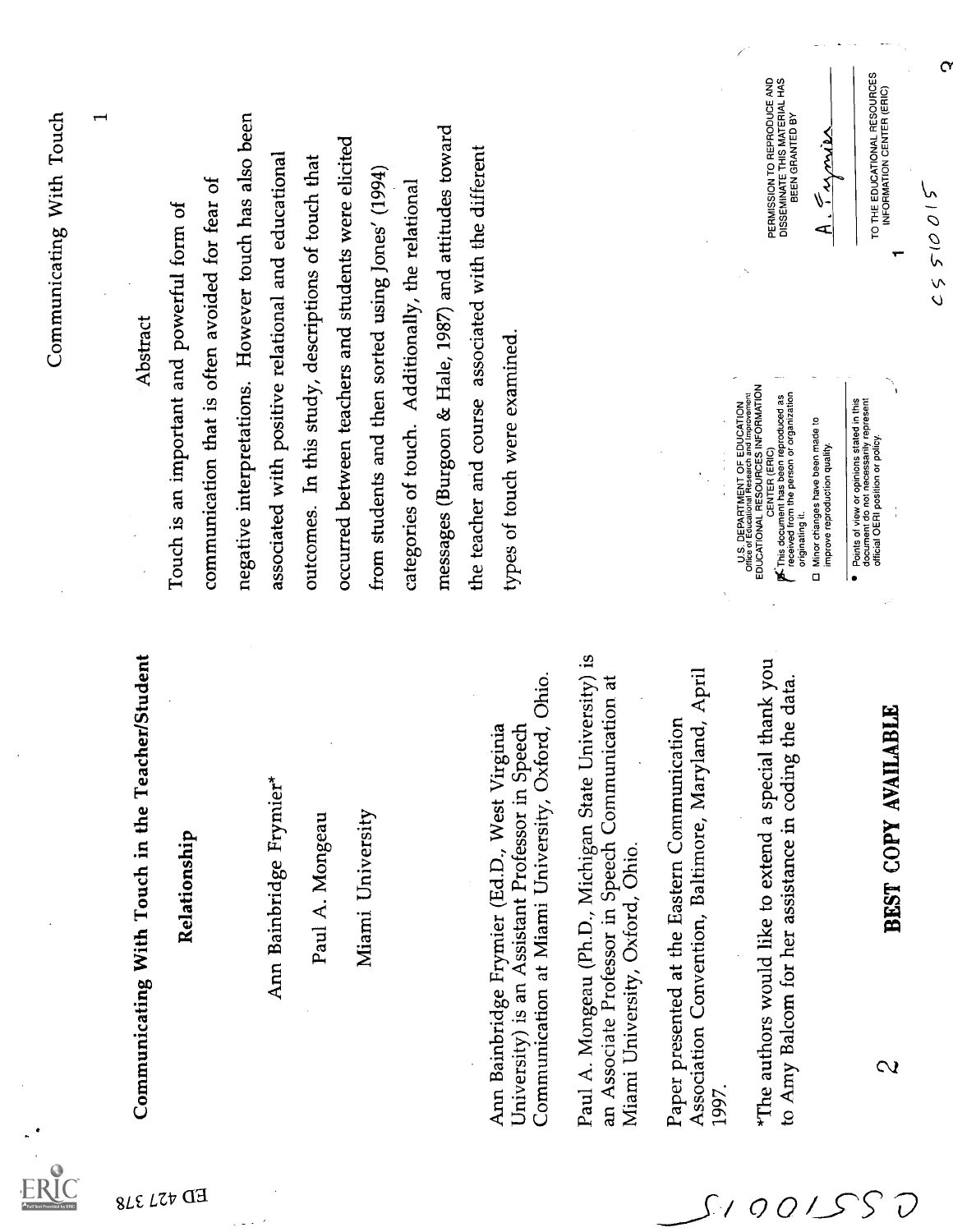ERIC<br>ERIC

Communisting With Tusti in the Tacker<br>Summinizing With Tusti in the Tacker<br>Summinizing With Tusti in the Tacker<br>Summinizing With Tusti in the Tacker<br>Summinizing With Tusti in the Tacker<br>Summing Constraint of the second of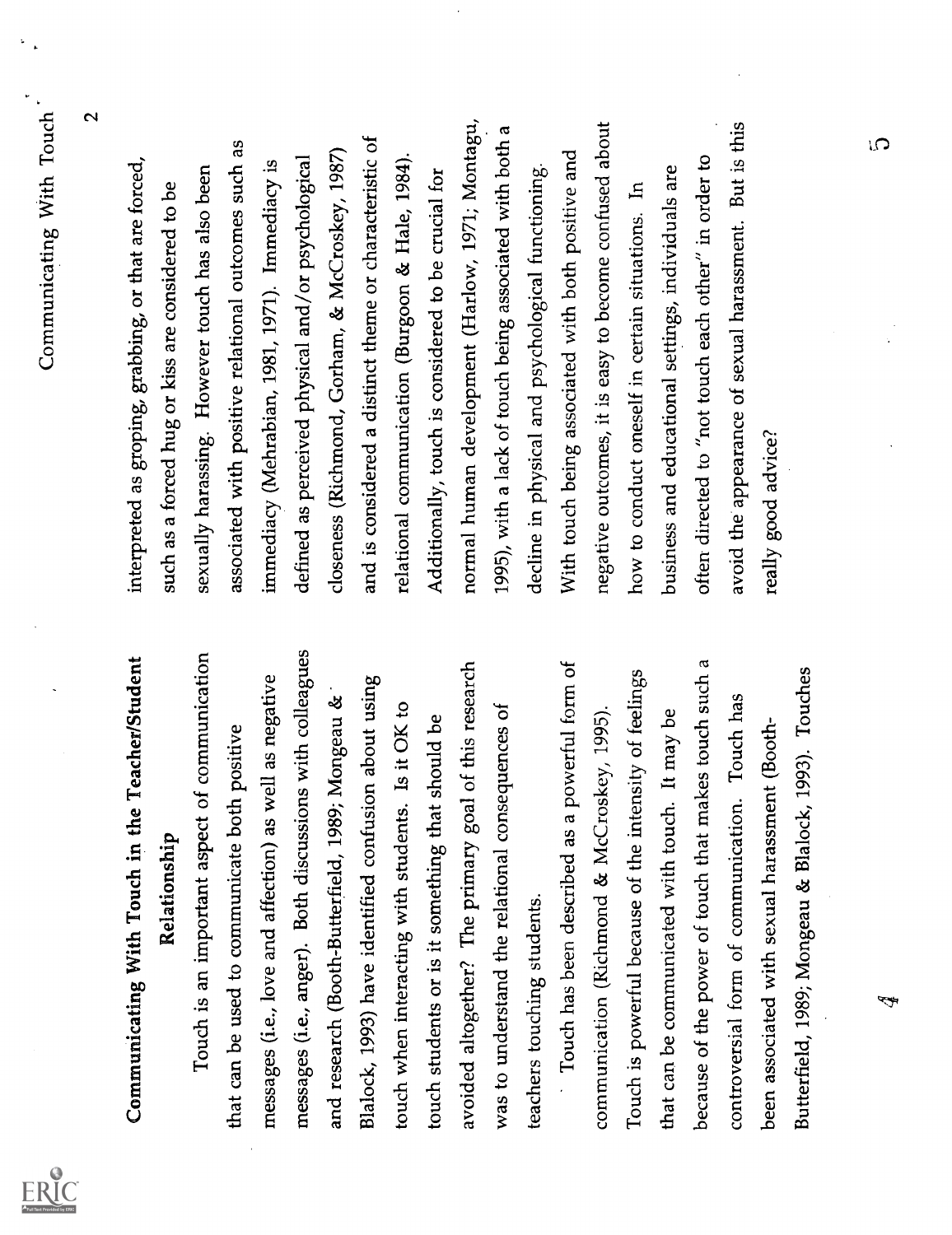ERIC

Although most intendention can be carried number of the second with positive our<br>constanting most intendention can be carried and the meaning (Anderson, 1995, Centauring<br>discussibly without bursts constants are equilibriu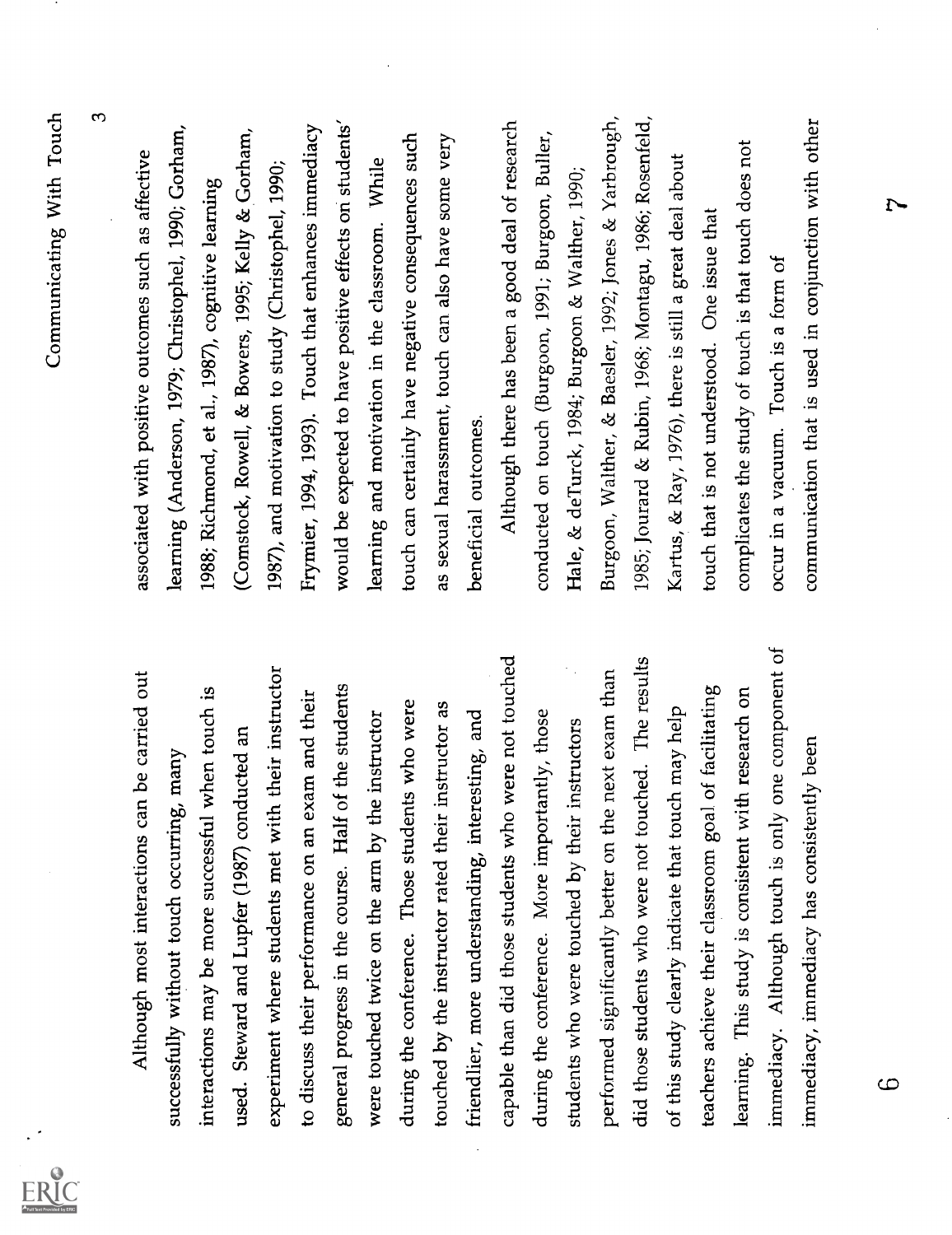| ERIC<br>Provided by<br>1533 |
|-----------------------------|

Communication, buth with a had nonvertal.<br>
For the communication, buth with a had nonvertal.<br>
For the face was integreted differently depending of colecules that conveyed each manual intensio, and section<br>
For the face wa

တ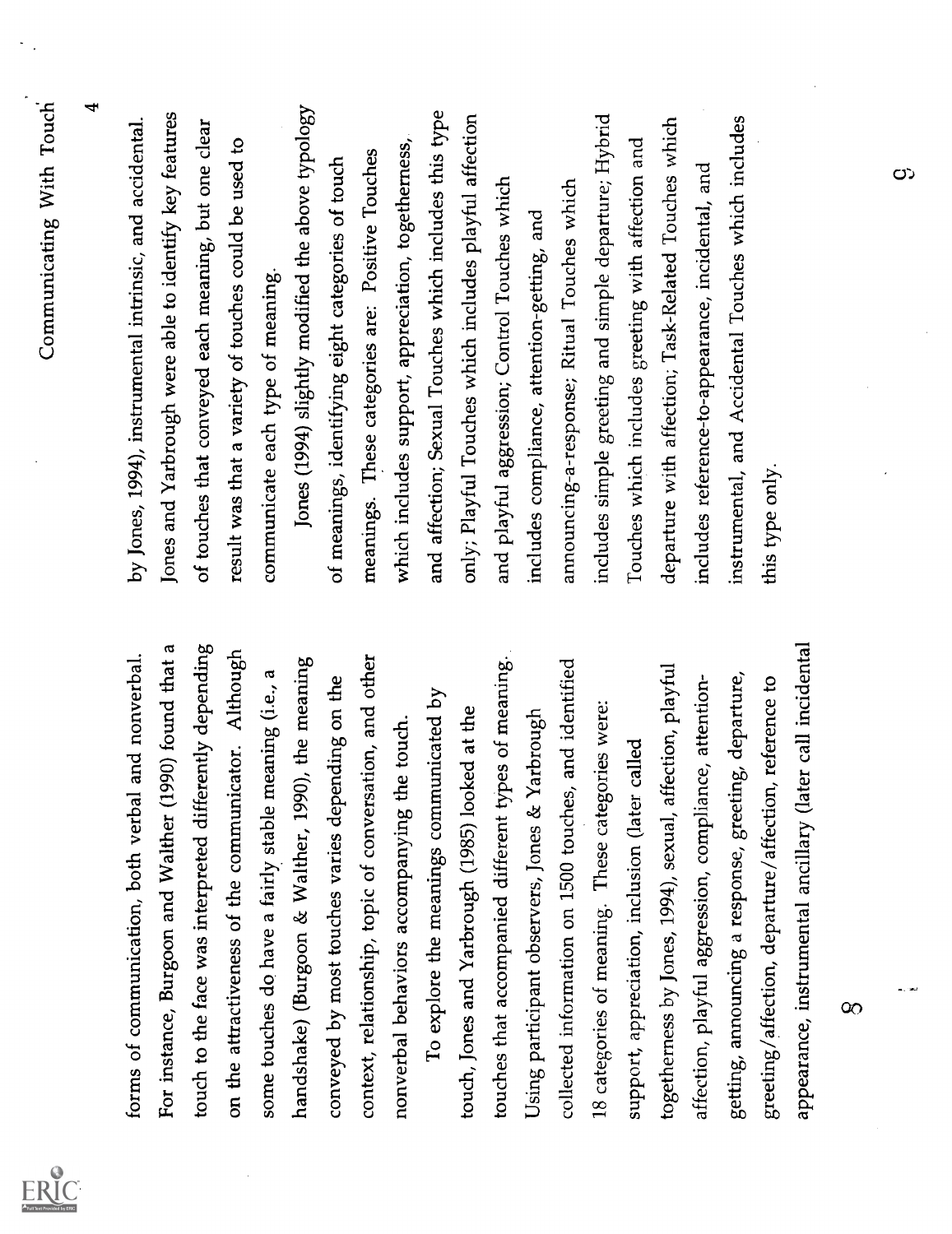| Į                                                      |                                                             |
|--------------------------------------------------------|-------------------------------------------------------------|
|                                                        |                                                             |
| participants' attitude toward their                    |                                                             |
| RQ4: How did different types of touches impact         | for differentiating<br>useful and meaningful framework      |
| the touch?                                             | be of different types. Jones' (1994) typology of touch is a |
| the relational message interpreted from                | it is realistic to expect postive and negative touches to   |
| RQ3: How did different types of touches impact         | simple. Although simple prescriptions are unrealistic,      |
| questions:                                             | demonstrated by Jones and Yarbrough, is not so              |
| learning. This led us to our last two research         | touch, as<br>the nature of the interpretation of t          |
| relationship between the types of touch and affective  | touches that were "good" and others that were "bad,"        |
| of addressing this question is to explore the          | would be nice and simple if we could identify specific      |
| associated with different types of touch. Another way  | touch between teachers and students?" While it              |
| to explore the relational message interpretation       | "What is the difference between positive and negative       |
| relationship?" One way of addressing this question is  | A question driving the present research is,                 |
| is "What is the impact of touch on the student-teacher | condescending).                                             |
| A second question driving the present research         | is appreciated), or negatively (the help is perceived as    |
| reported as unpleasant?                                | to help them could be interpreted positively (the help      |
| pleasant and what type of touches were                 | for task related touches. Taking hold of another's arm      |
| What type of touches were reported as<br>RQ2:          | The same is true<br>positively or as sexual harassment.     |
| students and teachers?                                 | instance sexual touches could be interpreted very           |
| RQ1: What type touches occur between                   | unpleasant touches could occur in each category. For        |
| two research questions:                                | a positive connotation, it is clear that both pleasant and  |
| positive from negative touches. This led to our first  | While some of the Jones' touch categories have              |
| 5                                                      |                                                             |
| Communicating With Touch                               |                                                             |
|                                                        |                                                             |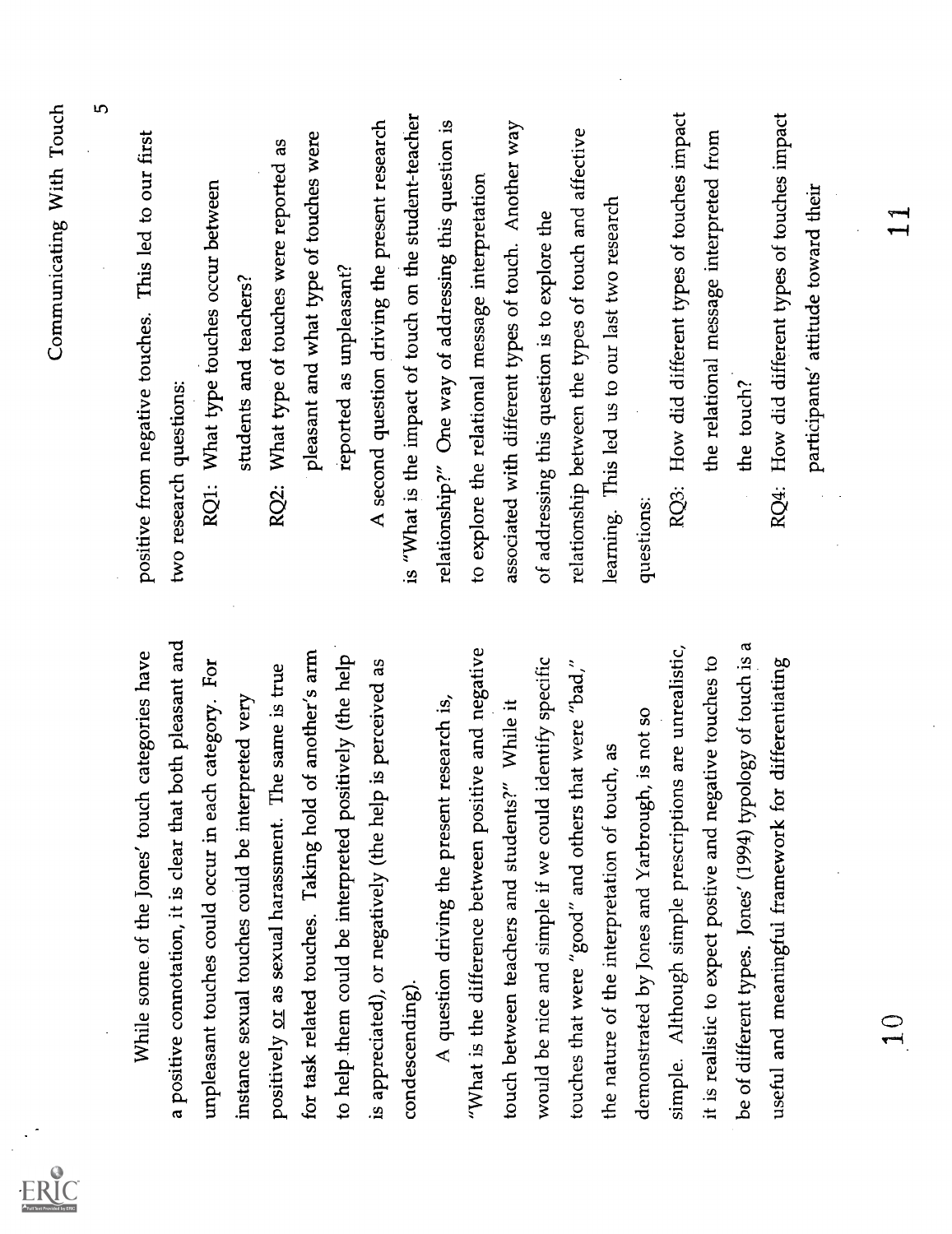|                                                              | Communicating With Touch                                      |
|--------------------------------------------------------------|---------------------------------------------------------------|
|                                                              | $\mathbf{\sigma}$                                             |
| instructors and toward the course content                    | interaction, participants were asked a variety of             |
| (affective learning)?                                        | questions about the interaction and asked to complete         |
| METHOD                                                       | additional scales which will be described below. <sup>1</sup> |
| Procedures                                                   | Participants who were unable to recall an interaction         |
| assigned to one of<br>Participants were randomly             | that involved touch were asked to complete the two            |
| ants were asked to<br>two conditions. Half of the particip   | affective learning scales, but not the other scales. Most     |
| recall and describe an interaction between themselves        | students were able to recall an interaction involving         |
| and a teacher that involved touch and was unpleasant         | touch (78%), while only 22% were unable to recall such        |
| and uncomfortable. The other half of the participants        | an interaction.                                               |
| were asked to recall and describe a pleasant and             | Participants                                                  |
| comfortable interaction with a teacher that involved         | Participants consisted of 232 (127 female, 103                |
| touch. Examples of touches (shaking hands, hugging,          | male, and 2 unidentified) undergraduate students              |
| pat on the back, brushing up against, slapping, etc.)        | enrolled in one of two introductory communication             |
| were listed to prime participants' memories                  | courses at a medium sized Midwestern university.              |
| Participants were asked to do the following when             | Participants reported on 128 male and 55 female (49           |
| describing the interaction: 1) describe the context          | unidentified) teachers. The average age of participants       |
| describe how and<br>within which the touch occurred; 2)      | when the interaction on which they were reporting             |
| how they reacted to<br>why the touch occurred; 3) describe   | took place was 17.27. The average age of participants at      |
| the touch; and 4) describe the impact this interaction       | the time of the study was 20 years. There were 180            |
| instructor (if any).<br>had on their relationship with their | participants who recalled and described a touch. Data         |
| After providing a written description of the                 | analysis was limited to these participants.                   |
| 12                                                           |                                                               |
|                                                              |                                                               |

 $ERIC$ 

 $\mathbf{13}$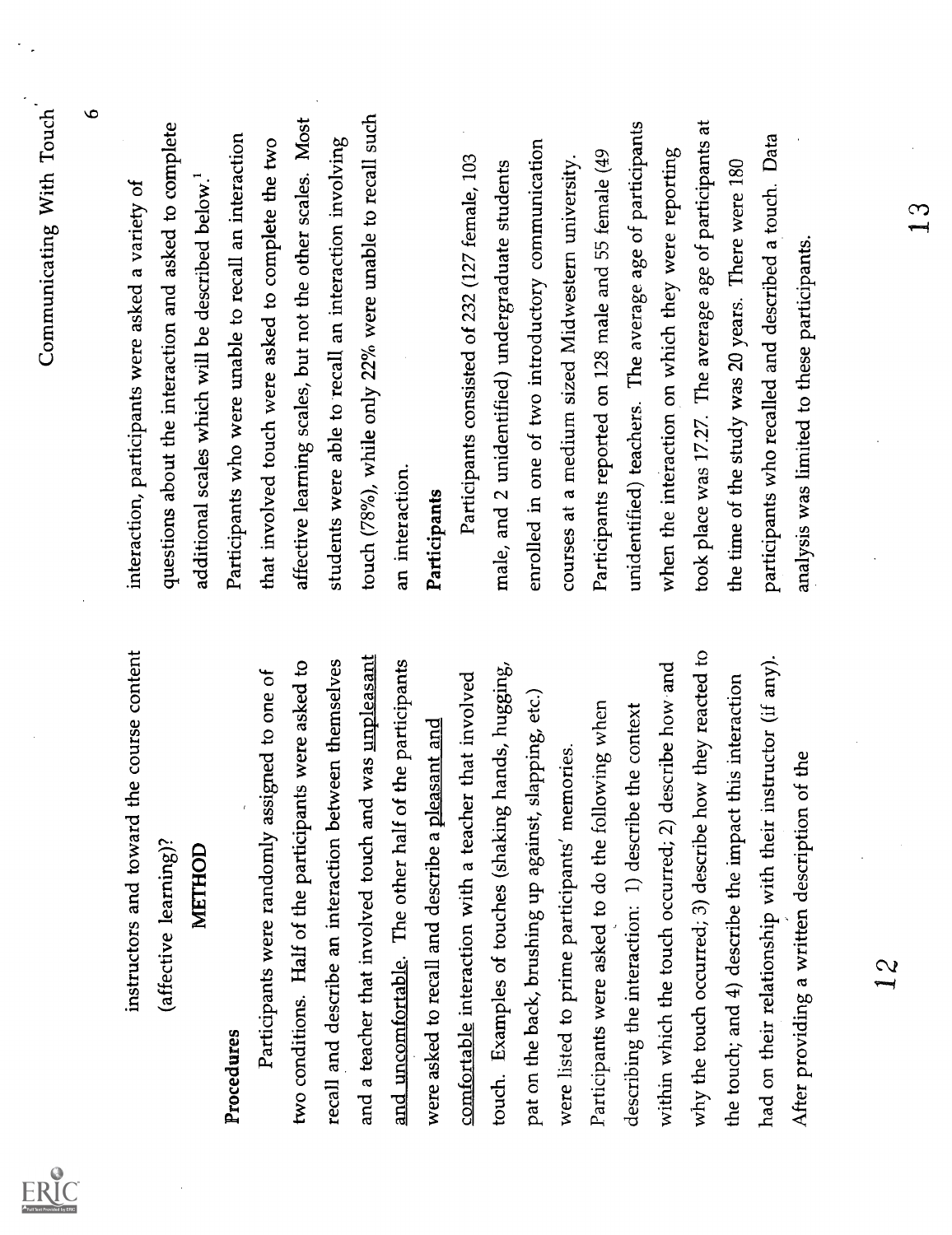|                                                              | Communicating With Touch                                 |
|--------------------------------------------------------------|----------------------------------------------------------|
|                                                              | $\triangleright$                                         |
| Measurement                                                  | students about their (a) attitude toward course content, |
| Burgoon and Hale's<br>Relational Communication Scale.        | course recommended behaviors, and course instructor,     |
| (1987) Relational Communication Scale was used to            | and (b) behavioral intent to engage in behaviors         |
| assess participants' perceptions of the interaction          | recommended in the course, enroll in another course      |
| involving touch. The 40-item version of Relational           | of related content, and take another class with the      |
| Communication Scale, using a 5-point Likert-type             | same instructor. The two subscales used in this study    |
| scale, was chosen for this study. This version of the        | were students' attitude toward course content and        |
| Relational Communication Scale consists of eight             | toward the course instructor. These two dimensions of    |
| similarity-depth,<br>dimensions: immediacy-affection,        | affective learning were measured using a 7 point         |
| receptivity-trust, composure, formality, dominance,          | semantic differential scale with the adjectives          |
| equality, and task-social. Burgoon and Hale (1987)           | good/bad, worthless/valuable, fair/unfair, and           |
| report reliabilities for each dimension ranging from .52     | positive/negative. Previous reliabilities for the        |
| (equality) to .81 (immediacy-affection). See Table 1 for     | Affective Learning Scale and sub-scales have ranged      |
| scale means, standard deviations, and reliabilities in       | from .96-.98. See Table 1 for the means, standard        |
| the present study.                                           | deviations, and reliabilities for these measures in the  |
|                                                              | present study.                                           |
| here<br>insert Table 1 about                                 | <b>RESULTS</b>                                           |
|                                                              | To address the first research question regarding         |
| from Gorham's<br>Affective Learning. Two subscales           | the types of touches that occur between teachers and     |
| (1988) Affective Learning Scale were used. Gorham's          | students, content analysis was used. Participants'       |
| six subscales asking<br>Affective Learning Scale consists of | descriptions of the interactions involving touch         |
|                                                              |                                                          |
| ₹                                                            | $\frac{5}{1}$                                            |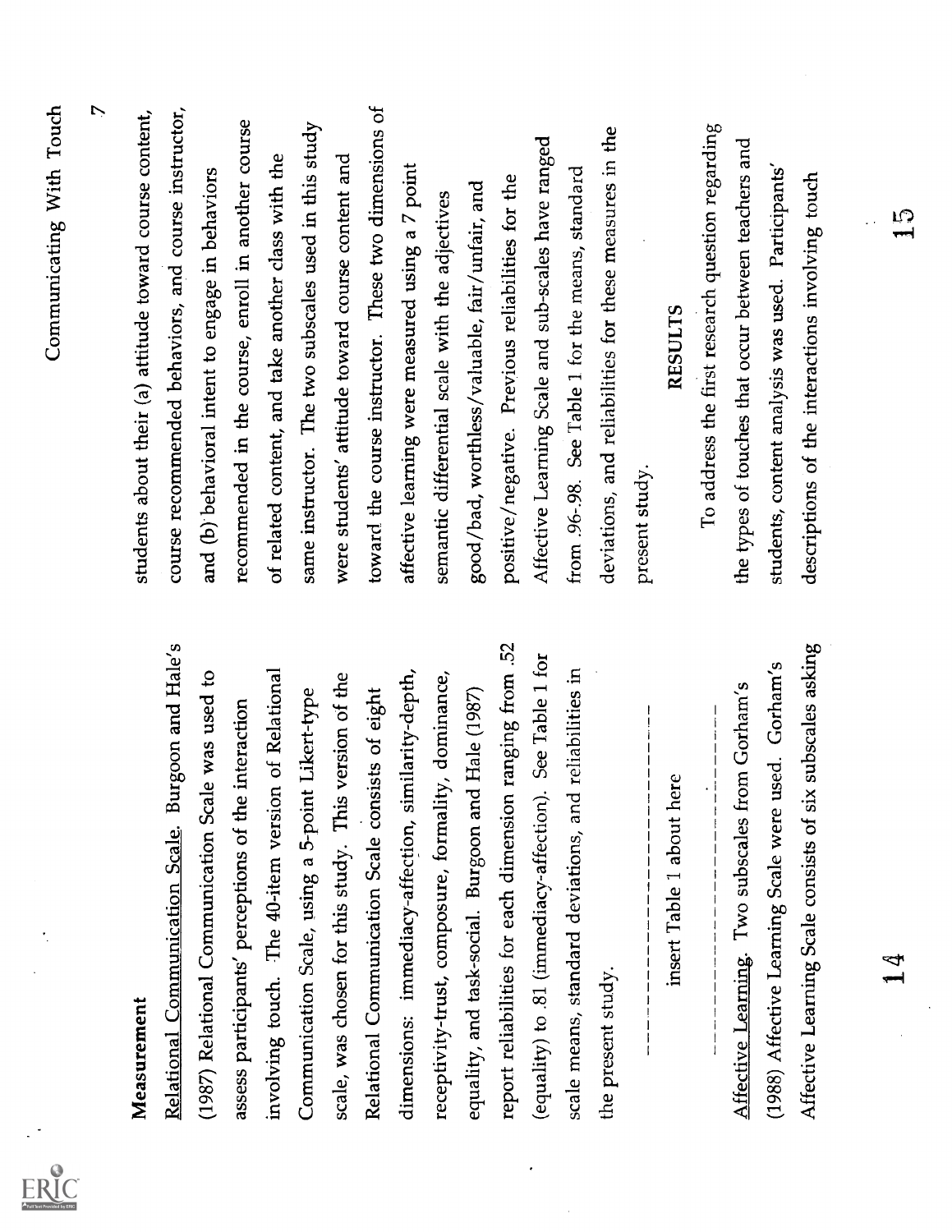Commutating With Parkinson and the comparison of the state of the state of the fractional state of the state of the state of the state of the state of the state of the state of the state of the state of the state of the s

 $ERC$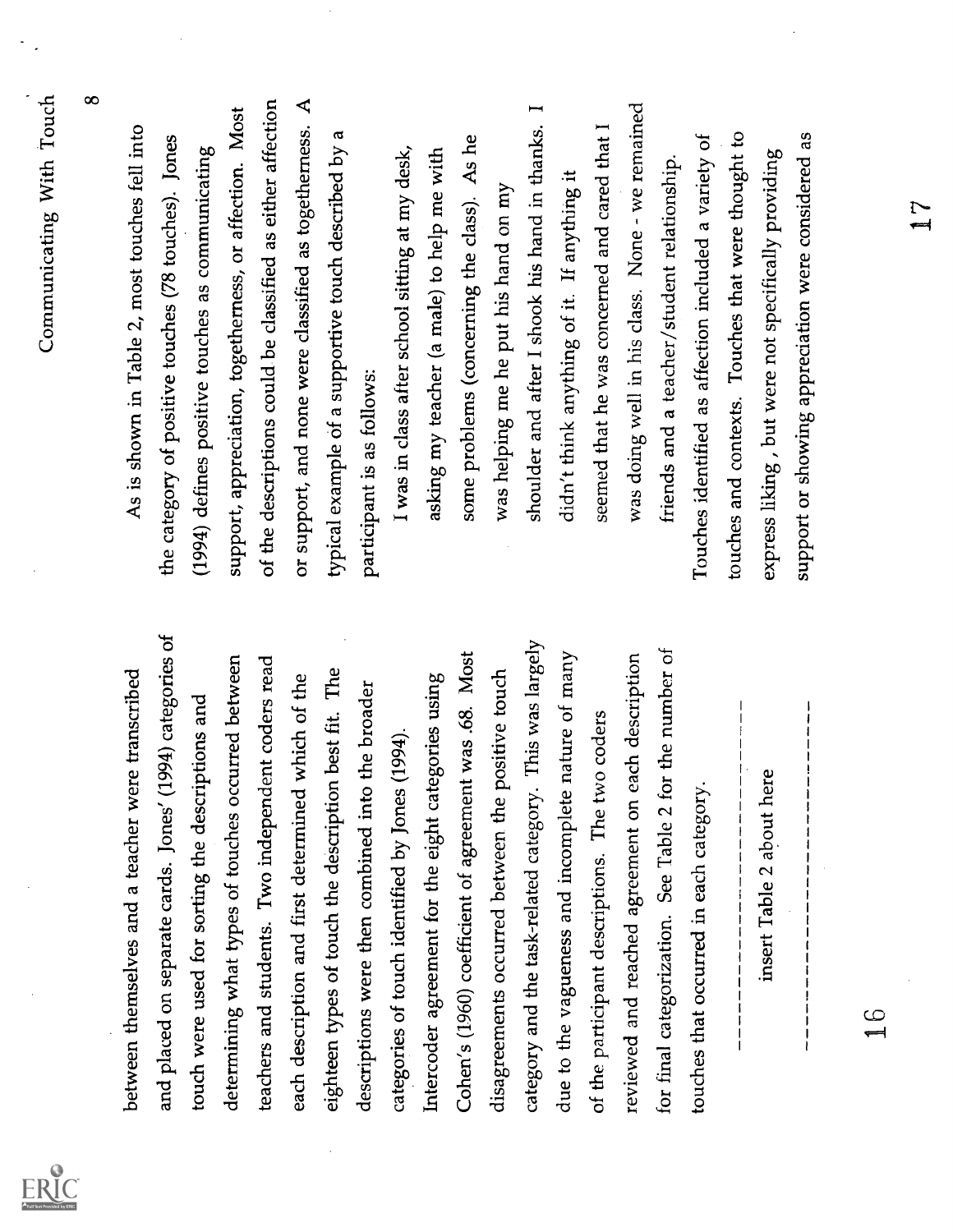Communicating sifection. These searches are several cause<br>of the section of the search of the search of the search of the section of the section of the search of<br>sections of studients being computatively a causagray of co

 $\frac{0}{1}$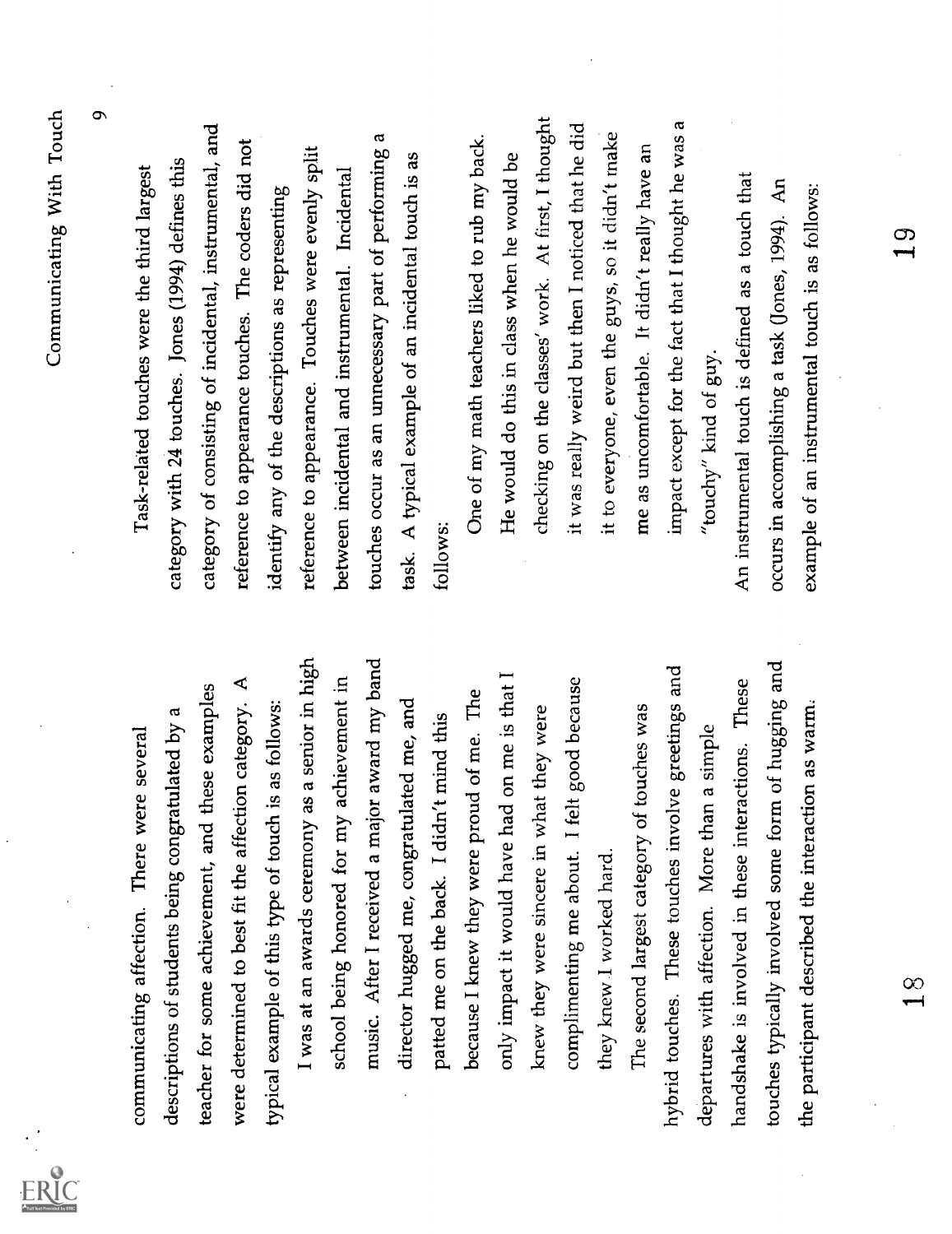| $\frac{1}{2}$                                                     | $\overline{2}0$                                               |
|-------------------------------------------------------------------|---------------------------------------------------------------|
| considered pleasant, however some touches were                    |                                                               |
| might expect virtually all of these touches to be                 | following analyses.                                           |
| One<br>from participants describing a pleasant touch.             | descriptions of touches that were coded and used in the       |
| As expected, most positive touches were elicited                  | therefore this category was not used.) There were 149         |
| and 61 from participants in the unpleasant group.                 | touches. (No touches were categorized as accidental,          |
| were elicited from participants in the pleasant group             | task-related<br>touches, ritual/hybrid touches, and           |
| from the unpleasant group. Of the 149 descriptions, 88            | four categories of touch: positive touches, control           |
| touches, 11 were from the pleasant group and 13 were              | size for this cell for statistical analyses. This resulted in |
| the unpleasant group. Among the 24 task-related                   | greetings or departures) and to create a larger sample        |
| touches, 24 were from the pleasant group and 11 from              | because of their similarity (all touches involved             |
| from the pleasant group. Of the 35 ritual/hybrid                  | were combined. These two categories were combined             |
| from participants in the unpleasant group and 2 were              | analyses, the ritual touch and hybrid touch categories        |
| unpleasant group. <sup>2</sup> Of the 12 control touches, 10 were | questions two, three, and four. Also to facilitate            |
| pleasant group and 27 from participants in the                    | to address research<br>excluded in the analyses performed     |
| positive touches, 51 were from participants in the                | touches were<br>teacher student interactions. These           |
| unpleasant and uncomfortable touch. Of the 78                     | the exception in<br>These types of touches appear to be       |
| either a pleasant and comfortable touch or an                     | four respectively).<br>sexual and playful touch (three and    |
| As indicated above, participants were asked to think of           | A few touches also fell into the categories of                |
| unpleasant in each category of touch were examined.               | physical therapy motions.                                     |
| frequency of touches elicited as pleasant and                     | sex) used my body to demonstrate several                      |
| To address the second research question, the                      | My physical therapy class instructor (opposite                |
| $\Xi$                                                             |                                                               |
| Communicating With Touch                                          |                                                               |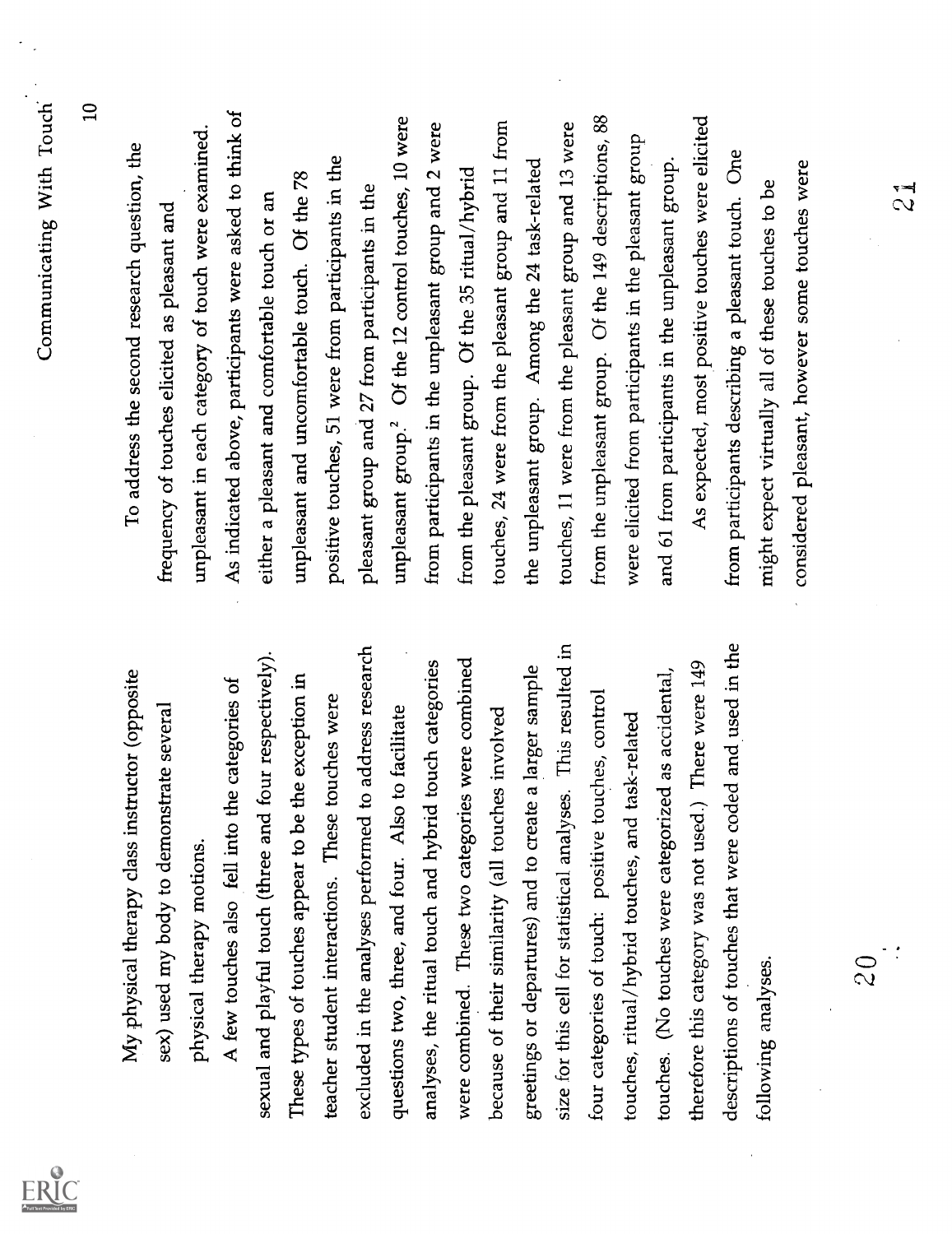| $\mathbf{1}$<br>touch, or feel resentful of being touched. This may be a<br>that are necessary to completing a task. A student may<br>result of the student's feelings toward the instructor<br>feel closer to his/her instructor as a result of such a<br>message interpreted from the touch. Analysis of<br>The third research question asks how the<br>different types of touches impact the relational<br>prior to the touch. |
|-----------------------------------------------------------------------------------------------------------------------------------------------------------------------------------------------------------------------------------------------------------------------------------------------------------------------------------------------------------------------------------------------------------------------------------|
|                                                                                                                                                                                                                                                                                                                                                                                                                                   |
|                                                                                                                                                                                                                                                                                                                                                                                                                                   |
|                                                                                                                                                                                                                                                                                                                                                                                                                                   |
|                                                                                                                                                                                                                                                                                                                                                                                                                                   |
|                                                                                                                                                                                                                                                                                                                                                                                                                                   |
|                                                                                                                                                                                                                                                                                                                                                                                                                                   |
|                                                                                                                                                                                                                                                                                                                                                                                                                                   |
|                                                                                                                                                                                                                                                                                                                                                                                                                                   |
|                                                                                                                                                                                                                                                                                                                                                                                                                                   |
| variance was used to respond to this question, with the                                                                                                                                                                                                                                                                                                                                                                           |
| categories of touch serving as the independent variable                                                                                                                                                                                                                                                                                                                                                                           |
| and each of the eight relational messages serving as                                                                                                                                                                                                                                                                                                                                                                              |
| dependent variables. Significant differences among                                                                                                                                                                                                                                                                                                                                                                                |
| the categories of touch were found for the immediacy-                                                                                                                                                                                                                                                                                                                                                                             |
| affection relational message $[E(3/140) = 10.90, p < .01]$ .                                                                                                                                                                                                                                                                                                                                                                      |
| See Table 3 for group means. Participants perceived                                                                                                                                                                                                                                                                                                                                                                               |
| less immediacy-affection in control touches than in                                                                                                                                                                                                                                                                                                                                                                               |
| positive, ritual/hybrid, or task-social touches.                                                                                                                                                                                                                                                                                                                                                                                  |
| Significant differences were also found for receptivity-                                                                                                                                                                                                                                                                                                                                                                          |
| trust $[E(3/140) = 18.44, p < .01]$ . Again, control touches                                                                                                                                                                                                                                                                                                                                                                      |
| were perceived to have less receptivity and trust than                                                                                                                                                                                                                                                                                                                                                                            |
| positive touches, ritual/hybrid touches, and task-social                                                                                                                                                                                                                                                                                                                                                                          |
|                                                                                                                                                                                                                                                                                                                                                                                                                                   |
| <u>န</u>                                                                                                                                                                                                                                                                                                                                                                                                                          |
|                                                                                                                                                                                                                                                                                                                                                                                                                                   |
|                                                                                                                                                                                                                                                                                                                                                                                                                                   |
|                                                                                                                                                                                                                                                                                                                                                                                                                                   |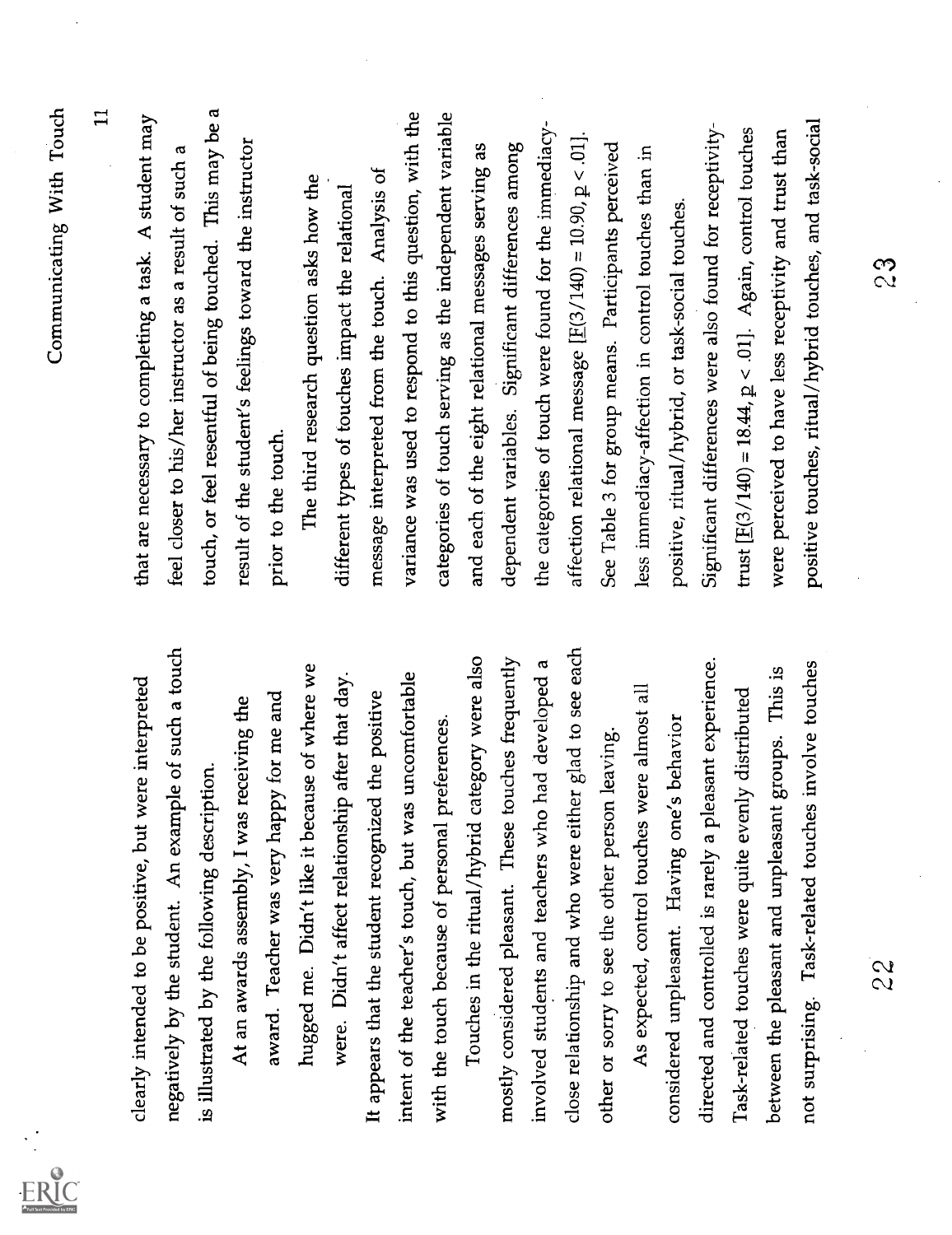bouches. A similar pattern was found for similarity-<br>being. A similar pattern was found for similarity-<br>being pereived as having less similarity and depth<br>the other three types of studies. Significant<br>data where three types of studies. Significant<br>data, we also found among the bound. In<br>4 gain, control touches we are perreive as a being less<br>correspondes having less similarity and depth<br>of the other of the categories of touch<br>components. The total number of the two-dimensional<br>corresponding to the other categories of touch.<br>Constrant differences for formality were found.<br>Constrant of the other categories of touch<br>from all other of the two-dimensional<br>conformality. This is a single less<br>second touches. Dominate real properties of the order in<br>the other energies are the found for<br>the other energies were found for equating to<br>the other energies between the

relational message, but in a pattern different from the<br>
relational message, but in a pattern different from the<br>
other relational message [E(3/139) = 8.30, p < 01].<br>
Rital/hybrid touches were perceived as being less task

 $\frac{5}{5}$ 

ERIC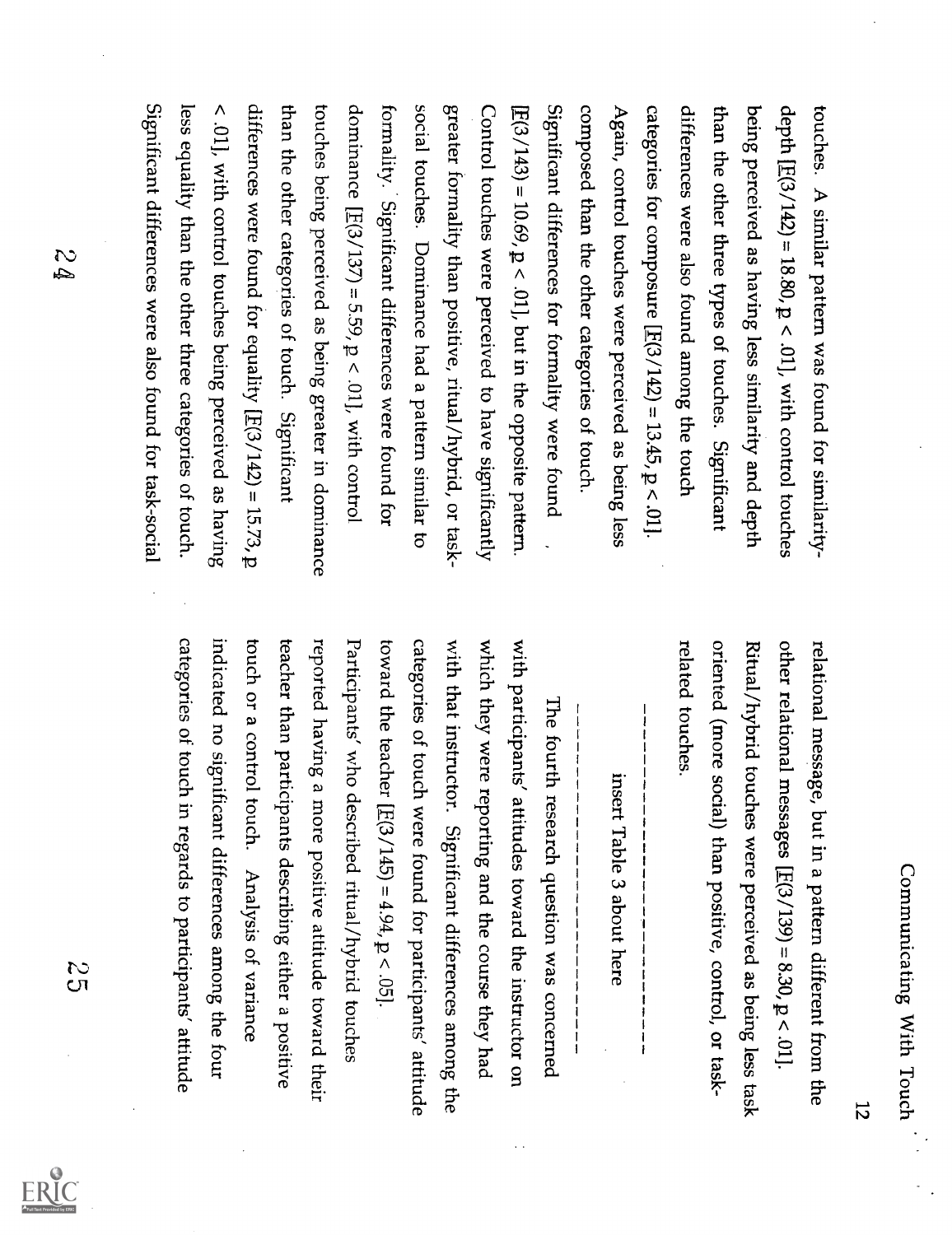$\frac{1}{2}$ 

 $ERIC$ 

Communicating With Toods . See Table 5 for the means passine interdim of the uscher in using two frequents of the same of the same of the same of the same of the same of the same of the same of the same of the same of the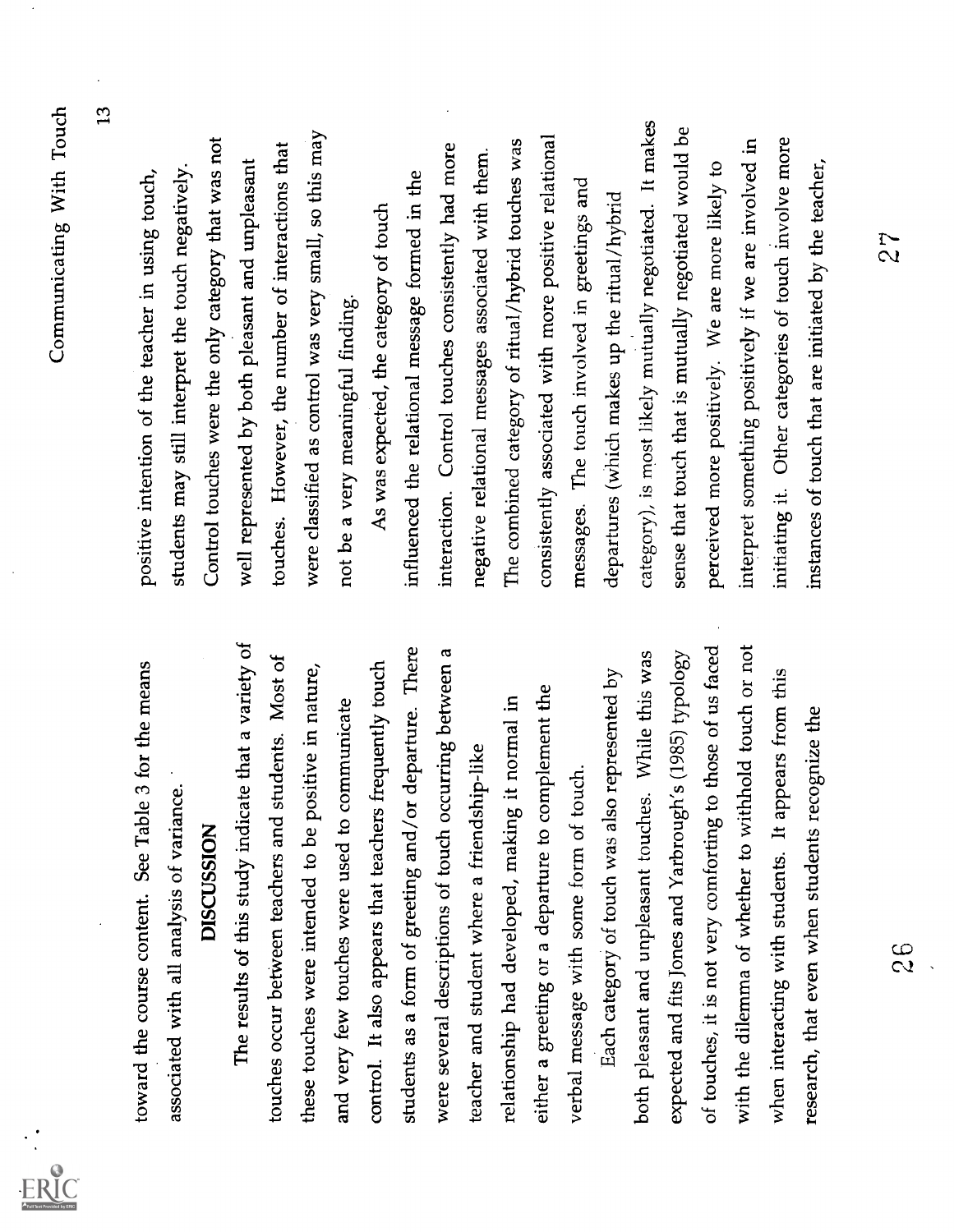rather than mutually negotiated. Additionally, over<br>rather than mutually negotiated. Additionally, over<br>plane the deconormic map are and the perturies as positive trouches by pertiripants.<br>Personive trouches in this categ

the instructor and toward the course. Although we do<br>the instructor and toward the course. Although we do<br>not have a control group with which to compare, these<br>results inclicate that teachers touching students result<br>in f



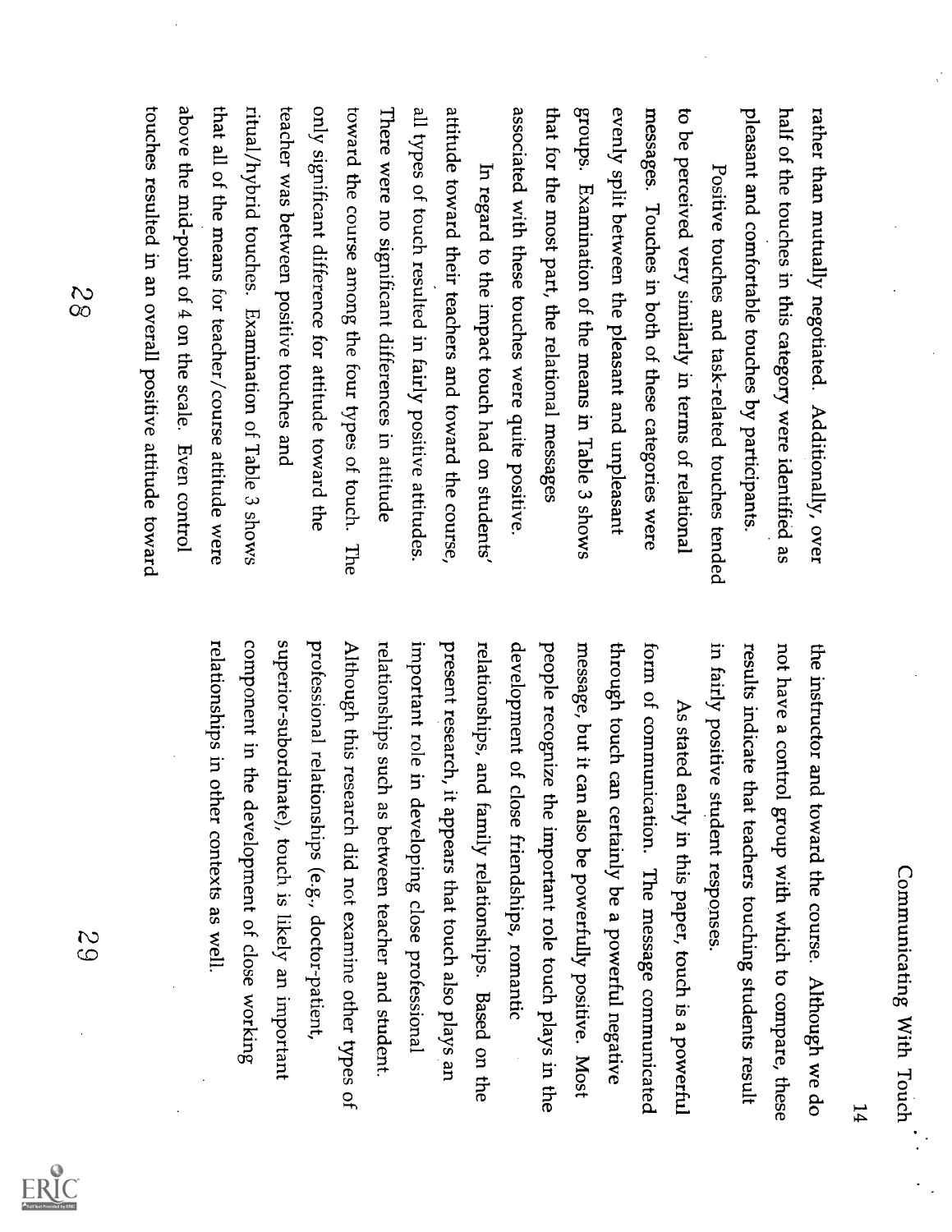| Food for thought: Teacher nonverbal immediacy,        | Communication Monographs, 51, 193-214.                            |
|-------------------------------------------------------|-------------------------------------------------------------------|
| Comstock, J., Rowell, E., & Bowers, J. W. (1995).     | fundamental topoi of relational communication.                    |
| Measurement, 20, 37-46.                               | $(1984)$ . The<br>Burgoon, J. K., & Hale, J. L.                   |
| nominal scales. Educational and Psychological         | posture. Journal of Nonverbal Behavior, 15, 233-259.              |
| Cohen, J. (1960). A coefficient of agreement for      | interpretations of touch, conversational distance, and            |
| 39, 323-340.                                          | Burgoon, J. K. (1991). Relational message                         |
| motivation, and learning. Communication Education,    | Brunswick, NJ: Transaction Books                                  |
| among teacher immediacy behaviors, student            | Communication yearbook 5 (pp. 543-559). New                       |
| Christophel, D. M. (1990). The relationship           | In D. Nimmo (Ed.),<br>predictor of teacher effectiveness.         |
| Research, 17, 232-265.                                | Andersen, J. F. (1979). Teacher immediacy as a                    |
| consequences of violations. Human Communication       | <b>REFERENCES</b>                                                 |
| Nonverbal expectancies and the evaluation             |                                                                   |
| Burgoon, J. K., & Walther, J. B. (1990).              | an unpleasant touch.                                              |
| Research, 10, 351-378.                                | and described a pleasant touch when asked to describe             |
| with nonverbal behaviors. Human Communication         | <sup>2</sup> Some students appeared to disregard the directions   |
| deTurck, M. A. (1984). Relational messages associated | reaction to touch, and labeling of the touch.                     |
| Burgoon, J. K., Buller, D. B., Hale, J. L., &         | contact and body positioning accompanying the touch,              |
| Monographs, 54, 19-41.                                | duration, movement, and pressure of touch, eye                    |
| relational communication. Communication               | apprehension, touch avoidance, body part touched,                 |
| and measurement of the fundamental themes of          | <sup>1</sup> Data collected, but not reported here include: touch |
| Burgoon, J. K., & Hale, J. L. (1987). Validation      | <b>Notes</b>                                                      |
| <u>ញ</u>                                              |                                                                   |
| Communicating With Touch                              |                                                                   |

 $\frac{1}{2}$ 

ERIC

 $30$ 

 $\frac{1}{3}$ 

l.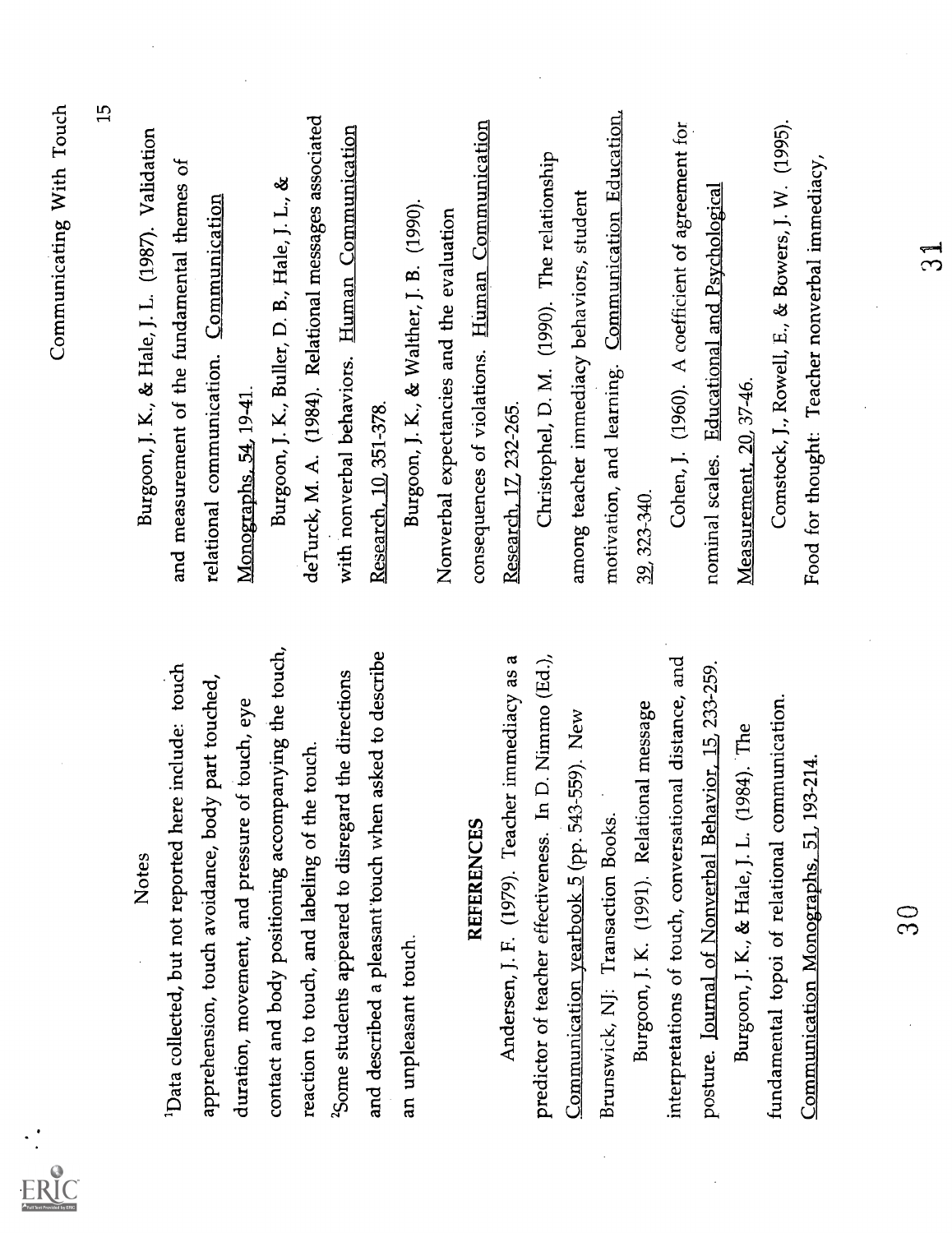| ١<br>י<br>;<br>ė<br>֧֧֧֧֧֧֧֦֧֧֦֧֧֦֧֦֧֦֧֦֧֧֦֧֧֧֦֧֧֧֧֦֧֚֬֕֓֕֓֓֕֓֝֬֓֓֓֓֓֜֓֜֓֓֓֓֓֓ |
|--------------------------------------------------------------------------------|
| ;<br>;                                                                         |
| ì<br>١                                                                         |

student learning, and curvilinearity. <u>Communication</u><br>
Education, 44, 251-266.<br>
Furbaric, A. B. (1993). The impact of teacher<br>
Furbaric, A. B. (1993). The impact of teacher<br>
Furbaric, A. B. (1993). The impact of teacher<br>

Touch in early development (pp. 1-10). Mahwah, Ni;<br>
Lawrence Erlbaum.<br>
Kelley, D. H., & Cocham, J. (1988). Effects of<br>
Ficaristics on recall of information.<br>
Subserburood, V. P., Cocham, J., & McCreskey, J. C.<br>
(1987). Th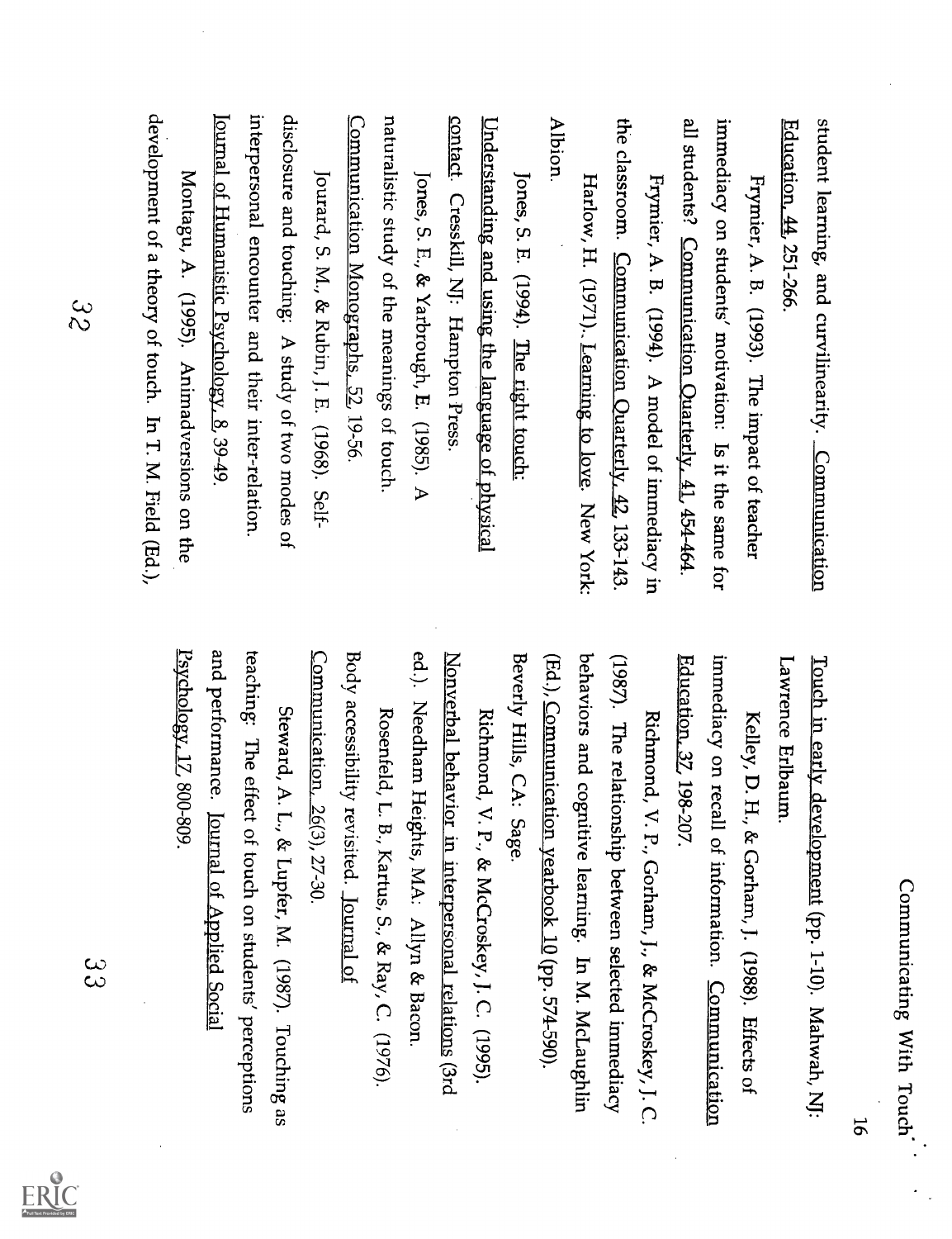$\mathbf{r}$ 

 $\sim$ 

## Table 1

|                         | Mean | SD <sub>1</sub> | Reliability |
|-------------------------|------|-----------------|-------------|
| Immediacy-Affection     | 3.69 | .56             | .78         |
| Receptivity-Trust       | 3.86 | .69             | .82         |
| Similarity-Depth        | 3.34 | .72             | .74         |
| Composure               | 4.07 | .65             | .81         |
| Formality               | 2.11 | .77             | .68         |
| Dominance               | 2.70 | .64             | .63         |
| Equality                | 3.62 | .80             | .73         |
| Task-Social             | 3.22 | .80             | .73         |
| Attitude toward Teacher | 5.63 | 1.48            | .93         |
| Attitude toward Course  | 5.78 | 1.25            | .91         |
|                         |      |                 |             |

Means, Standard Deviations, and Reliabilities for Scales

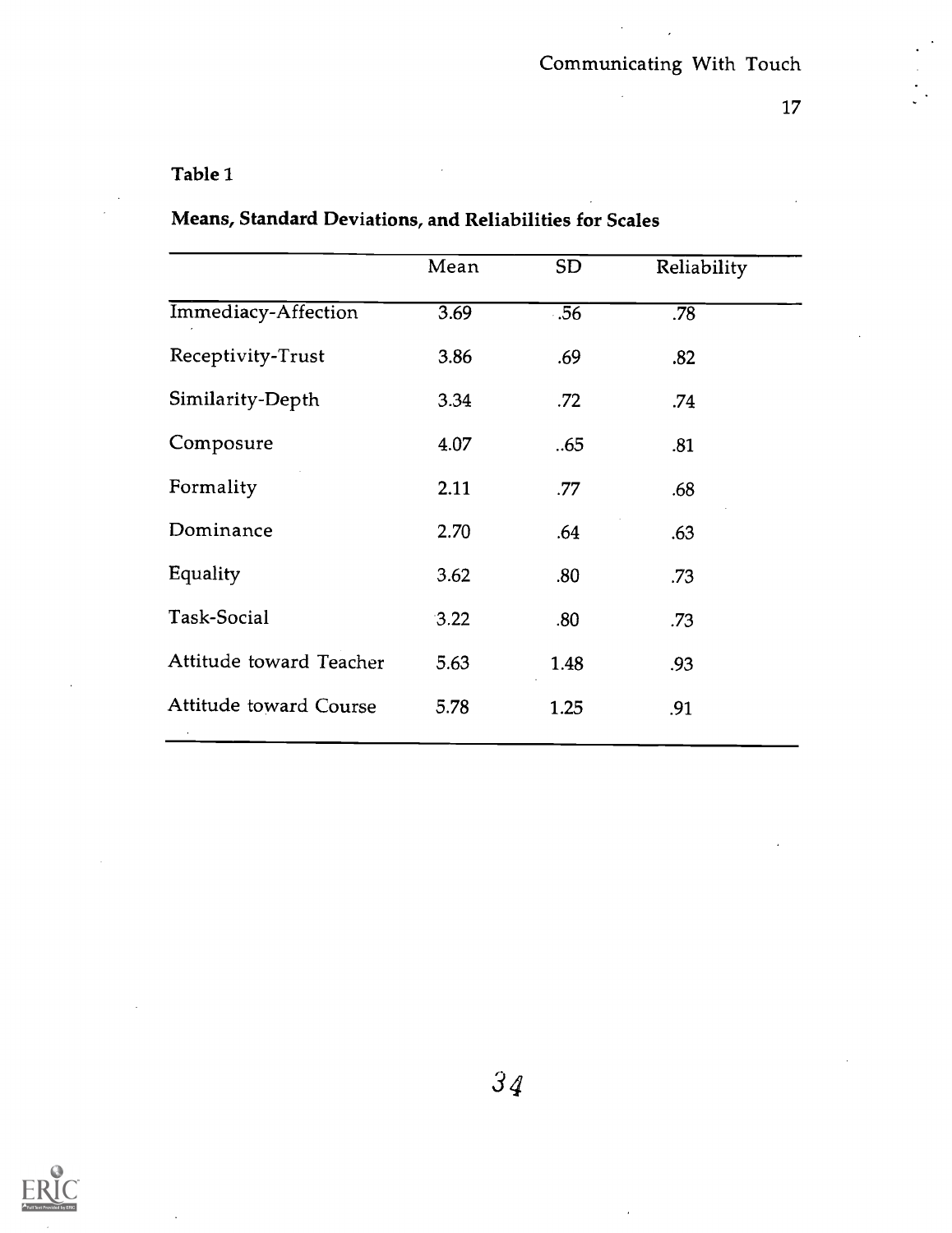$\ddot{\phantom{a}}$ 

#### Table 2

 $\bar{\beta}$ 

# Categorization of Touch Descriptions

| Positive Touches             | 78 |
|------------------------------|----|
| Sexual Touches               | 3  |
| Playful Touches              | 4  |
| Control Touches              | 12 |
| Ritual Touches               | 9  |
| <b>Hybrid Touches</b>        | 26 |
| Task-Related Touches         | 24 |
| <b>Accidental Touches</b>    | 0  |
| <b>Unusable Descriptions</b> | 24 |
|                              |    |



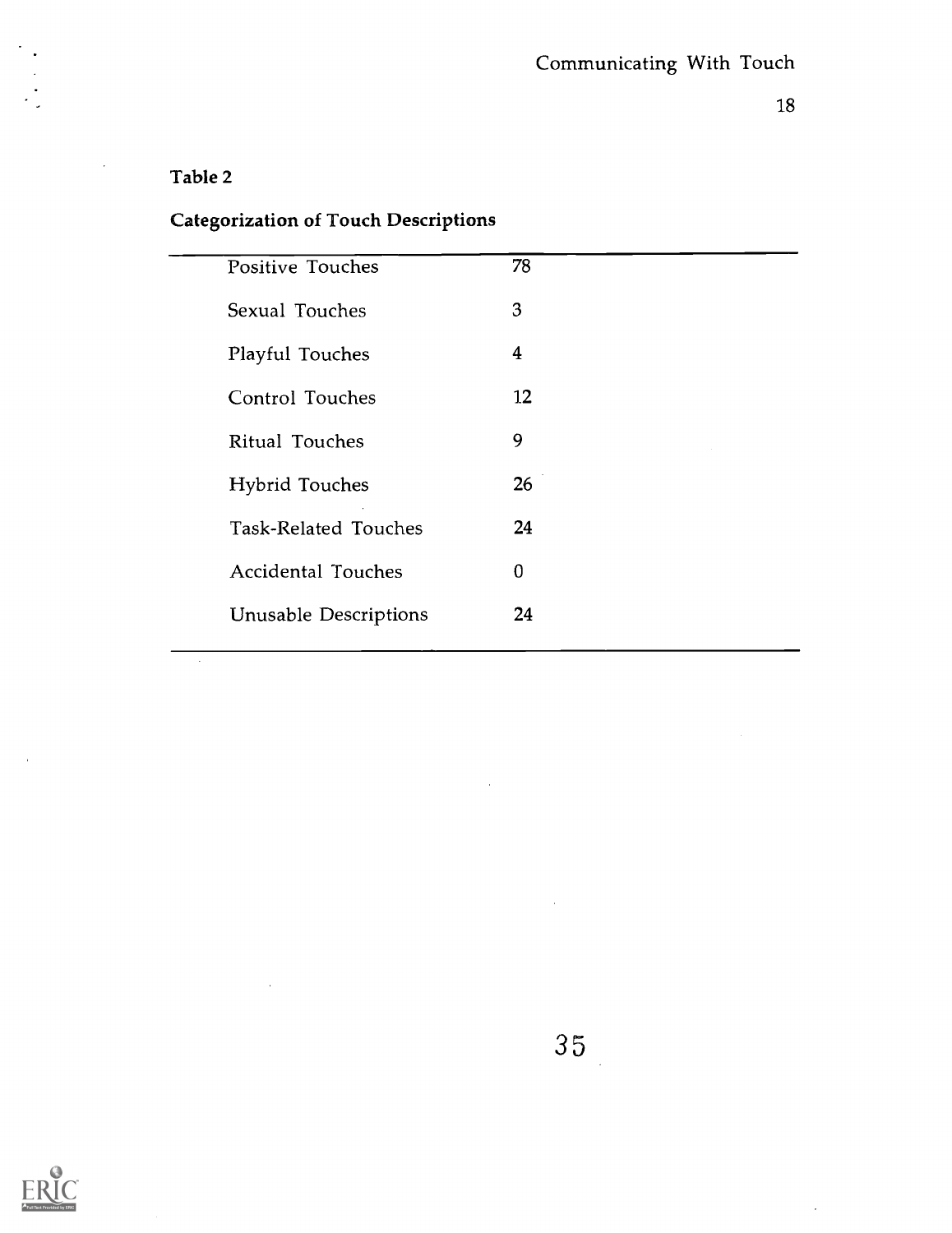#### Table 3

## Relational Message and Teacher/Course Attitude Means for Categories

#### of Touch

|              | Positive       | Control        | Ritual/Hybrid | Task-Related |
|--------------|----------------|----------------|---------------|--------------|
|              | Touches        | Touches        | Touches       | Touches      |
| Imm-Aff      | 3.66a(0.49)    | $2.87ab$ (.72) | 3.96ac(60)    | 3.66bc (.52) |
| Rec-Trust    | 3.88a(.58)     | 2.70ab(1.10)   | 4.12a(.47)    | 3.98b(.54)   |
| Sim-Depth    | 3.32a(.57)     | 2.08ab(.85)    | 3.65ac(.62)   | 3.29bc(.67)  |
| Composure    | 4.11a(.51)     | 3.15abc(0.94)  | 4.29b(.57)    | 4.28c(.46)   |
| Formality    | 2.11a(.70)     | 3.14abc (1.08) | 1.86b(0.60)   | 1.86c (.69)  |
| Dominance    | 2.70a(0.63)    | 3.15ab(.66)    | 2.33ac(.58)   | 2.69bc(.59)  |
| Equality     | 3.62a(0.75)    | 2.31abc(1.29)  | 3.92b(.56)    | 3.93c(.56)   |
| Task-Social* | 3.29a(.67)     | 3.67b(1.06)    | 2.78ab (.70)  | 3.68a(.80)   |
| Teacher Att. | 5.53a $(1.60)$ | 4.75(1.99)     | 6.44a(0.92)   | 5.72(1.36)   |
| Course Att.  | 5.66a (1.39)   | 5.69b(1.47)    | 6.27ab(0.89)  | 5.86(1.18)   |

Numbers inside parentheses are standard deviations.

Means that share the same subscript are significantly different,  $p < .05$ . \*A higher score indicates a more task-related relational message, and a lower score indicates a more social relational message.

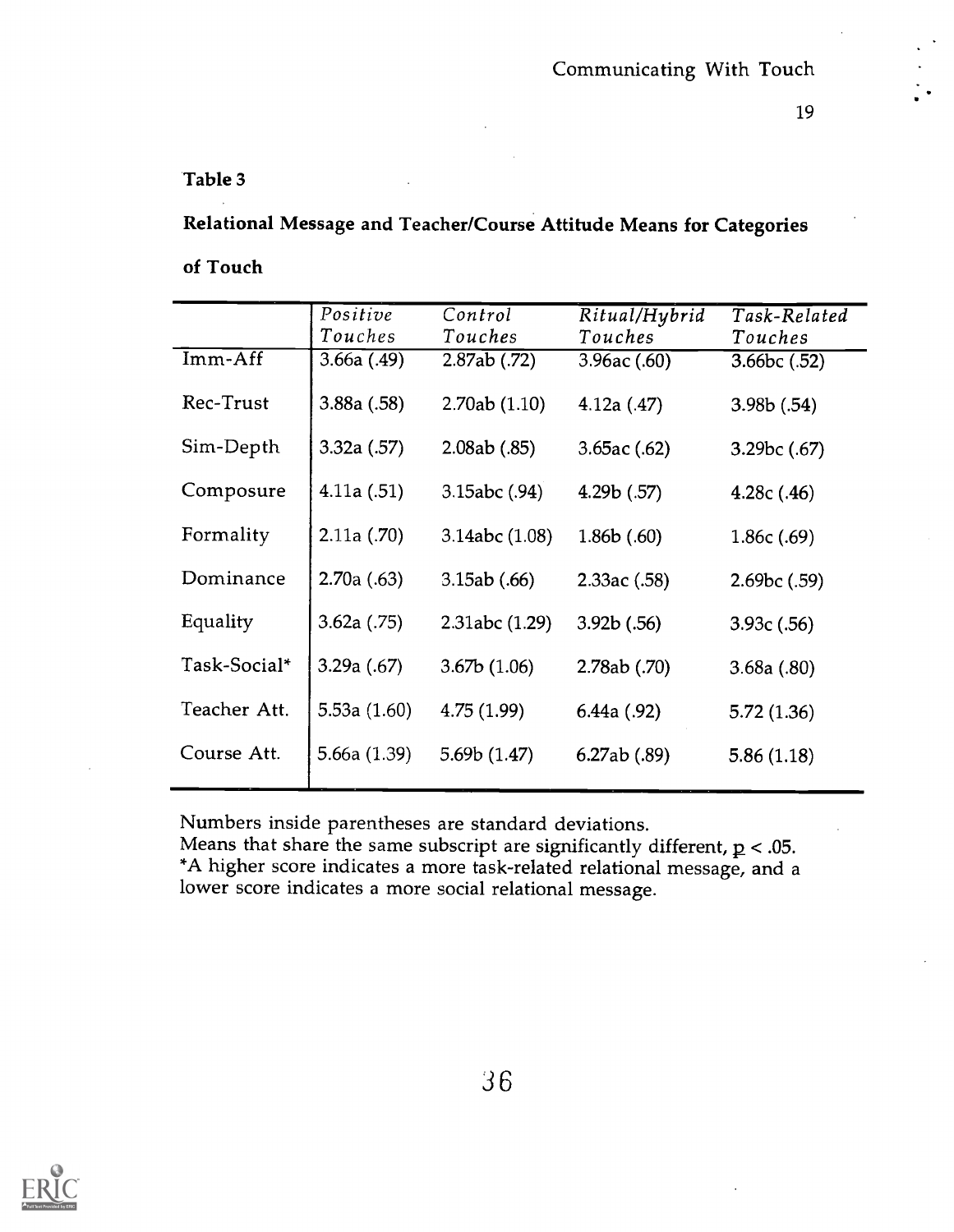Would you like to put your paper in ERIC? Please send us a clean, dark copy!



U.S. Department of Education Office of Educational Research and Improvement (OERI) Educational Resources Infonnation Center (ERIC)



REPRODUCTION RELEASE

(Specific Document)

#### I. DOCUMENT IDENTIFICATION:

Tile: Paper presented at the 1997 Meeting of the Eastern Communication Assn. (Baltimore) Communicating With Touch in the Teacher/Student Relationship

| Author(s): X Ann Bainbridge Frymier, Paul A. Mongeau                      |                                               |  |  |  |
|---------------------------------------------------------------------------|-----------------------------------------------|--|--|--|
| Corporate Source: Miami University                                        | <b>Publication Date:</b><br>April 10-13, 1997 |  |  |  |
| II. REPRODUCTION RELEASE: $\oint$ and another 's cignature is sufficient. |                                               |  |  |  |

In order to disseminate as widely as possible timely and significant materials of interest to the educational community, documents announced in the monthly abstract journal of the ERIC system, Resources in Education (RIE), are usually made available to users in microfiche, reproduced paper copy, and electronic/optical media, and sold through the ERIC Document Reproduction Service (EDRS) or other ERIC vendors. Credit is given to the source of each document, and, if reproduction release is granted, one of the following notices is affixed to the document.

If permission is granted to reproduce and disseminate the identified document, please CHECK ONE of the following two options and sign at the bottom of the page.



Documents will be processed as indicated provided reproduction quality permits. If permission to reproduce is granted, but neither box is checked, documents will be processed at Level 1.

"I hereby grant to the Educational Resources Information Center (ERIC) nonexclusive permission to reproduce and disseminate this document as indicated above. Reproduction from the ERIC microfiche or electronic/optical media by persons other than ERIC employees and its system contractors requires permission from the copyright holder. Exception is made for non-profit reproduction by libraries and other service agencies to satisfy information needs of educators in response to discrete inquiries."

| Sign<br>here $\rightarrow$<br>please | Signature:                                                                                               | Printed Name/Position/Title:<br>Ann B. Frymier, Assistant Professor |                             |
|--------------------------------------|----------------------------------------------------------------------------------------------------------|---------------------------------------------------------------------|-----------------------------|
|                                      | Organization/Address:<br>Department of Communication, 160 Bachelor<br>Miami University, Oxford, OH 45056 | Telephone:<br>(513) 529–7473<br>E-Mail Address:                     | FAX.<br>529-1268<br>: Date: |
|                                      |                                                                                                          | frymieab@muohio.edu                                                 | 4/5/99                      |